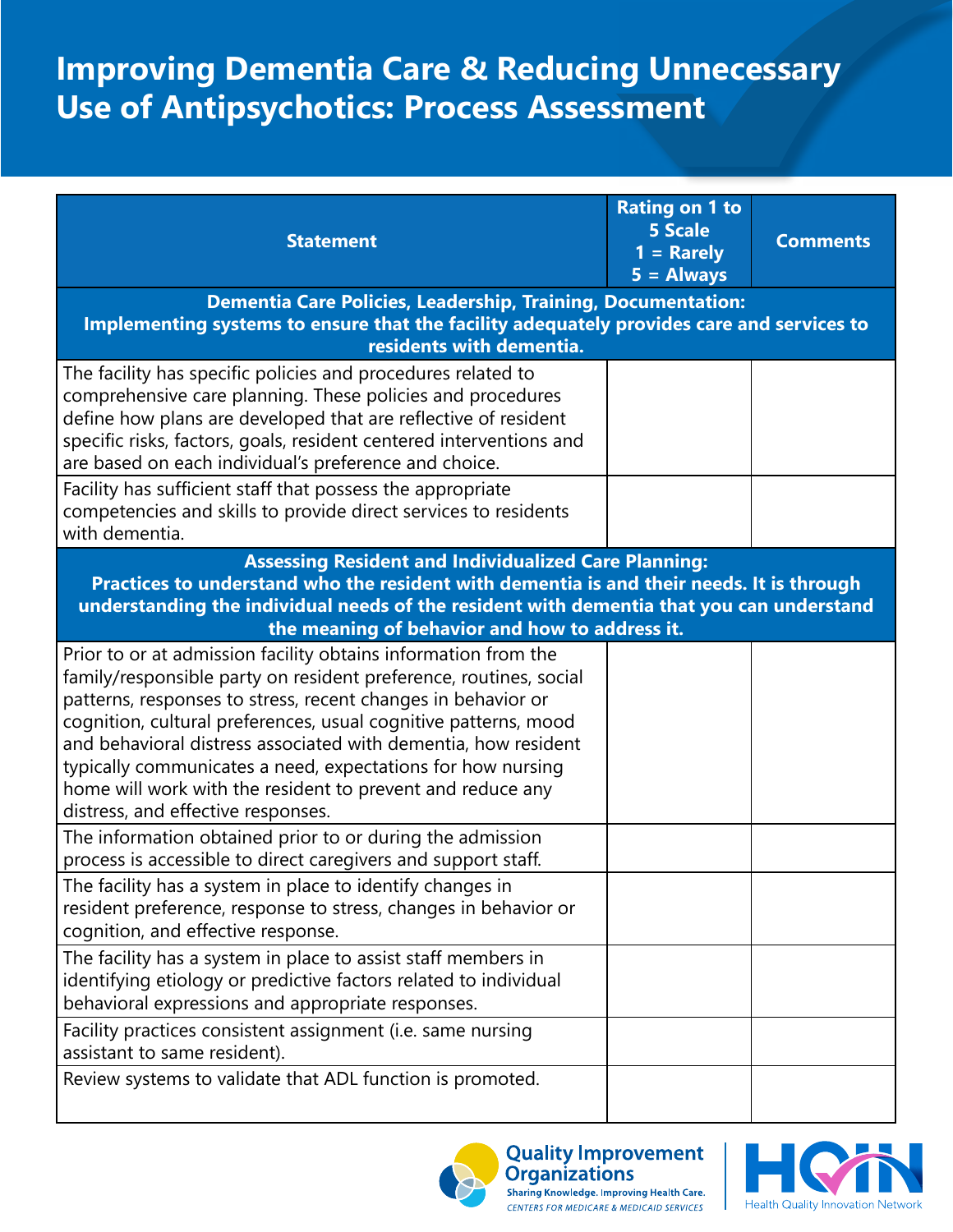| <b>Review for Reduction:</b><br>Identifying residents to reduce or eliminate antipsychotic medications                                                                                                                                                                                     |  |  |  |  |
|--------------------------------------------------------------------------------------------------------------------------------------------------------------------------------------------------------------------------------------------------------------------------------------------|--|--|--|--|
| The nursing home administrator, director of nurses, and other<br>team members as appropriate (i.e. pharmacists, medical director,<br>mental health professional, interdisciplinary team members)<br>review the quality measures and pharmacy reports monthly.                              |  |  |  |  |
| Quarterly, at a minimum, the facility QAPI Committee reviews<br>the quality measures and pharmacy reports with the director of<br>nursing, pharmacy consultant and medical director for purpose<br>of tracking and trending data, including trends among providers,<br>and adverse events. |  |  |  |  |
| The facility has a "real-time" system in place to monitor,<br>track, trend, and evaluate the use of antipsychotic medication<br>(including PRN medication) to identify residents that may<br>be appropriate for reduction or elimination of antipsychotic<br>medications.                  |  |  |  |  |
| The facility has an established system for monitoring each<br>identified resident's reduction efforts for effectiveness of<br>medication changes and approaches (i.e., weekly behavior<br>meetings, weekly at-risk meetings, etc.).                                                        |  |  |  |  |
| If a resident is admitted with an order for antipsychotic<br>medication, then the facility has a system to notify the<br>interdisciplinary team and consulting pharmacist for review of<br>care plan and physician orders within three days of admission.                                  |  |  |  |  |
| The facility has a communication system in place to alert the<br>interdisciplinary team to new recommendations for antipsychotic<br>medication from external providers (i.e., hospice or consulting<br>medical providers).                                                                 |  |  |  |  |
| The facility has an established protocol for the prescribing of<br>antipsychotic medications that is communicated to attending<br>physicians, consulting medical providers, and consulting medical<br>service providers (i.e., hospice).                                                   |  |  |  |  |
| If a new prescription for an antipsychotic medication is received,<br>then the facility has a system to notify the interdisciplinary<br>team and consulting pharmacist for review of the care plan and<br>physician orders within three days of receiving the physician<br>orders.         |  |  |  |  |
| A documented process is in place and utilized when initiating or<br>increasing a dosage of an antipsychotic medication (i.e., decision<br>support algorithm, physician order process, reassessment<br>timeline, etc.).                                                                     |  |  |  |  |



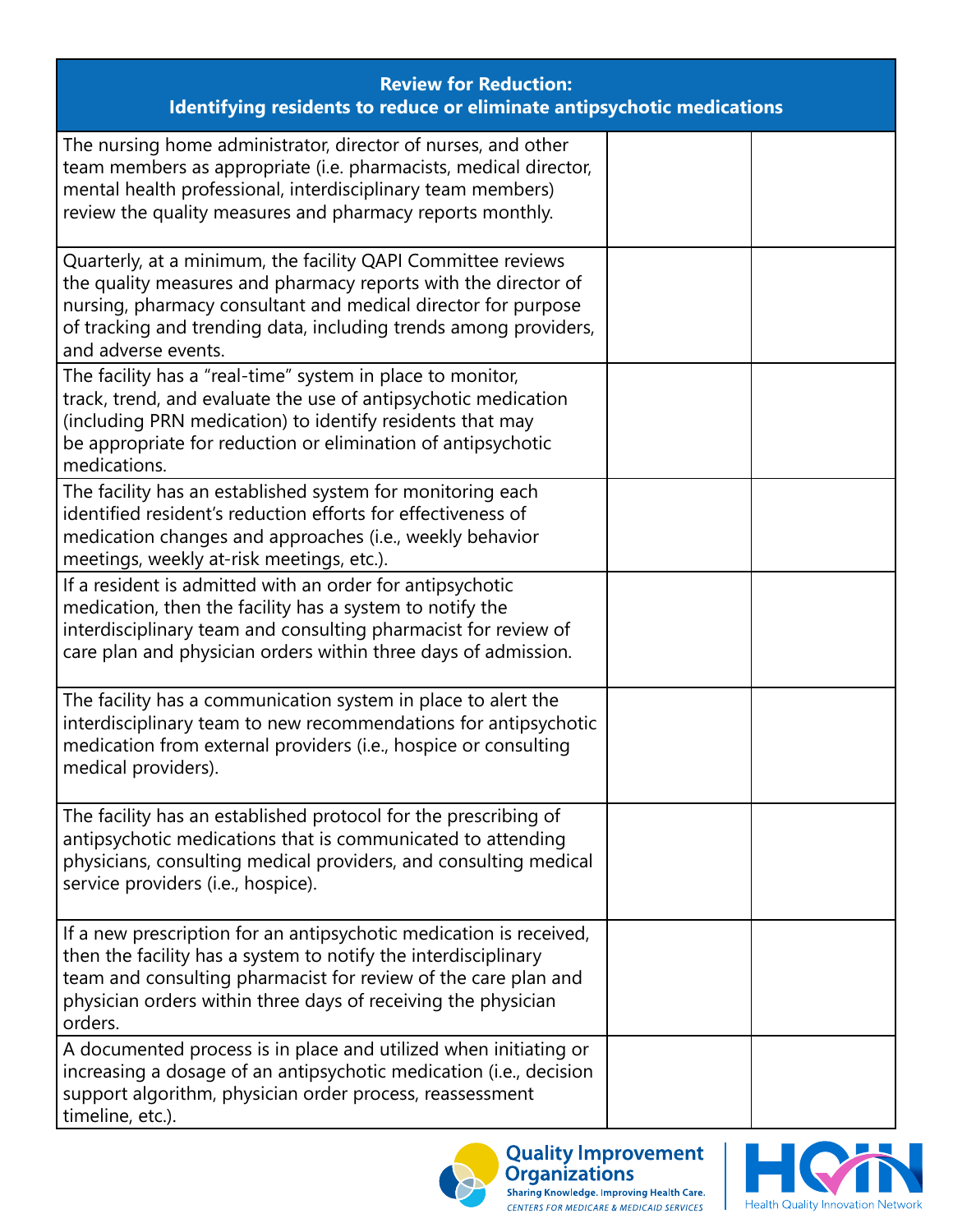| <b>Understanding and Responding to Behaviors:</b><br>Gathering information, exploring reasons behind behavior, and identifying responses                                                                                                                                                          |  |  |  |  |
|---------------------------------------------------------------------------------------------------------------------------------------------------------------------------------------------------------------------------------------------------------------------------------------------------|--|--|--|--|
| Staff in all departments are trained in person-centered care and<br>how to respond effectively to behaviors [i.e., training programs<br>on the National Nursing Home Quality Improvement Campaign<br>website, CMS Hand in Hand, etc.].                                                            |  |  |  |  |
| The facility has resources available that are accessible to all staff<br>members to assist in meeting the resident's need as behavior<br>expressions occur (i.e., person-centered activities and interests).                                                                                      |  |  |  |  |
| The facility has an established system for identifying and<br>reporting changes in resident condition/behaviors (i.e., huddles,<br>INTERACT Stop and Watch, etc.).                                                                                                                                |  |  |  |  |
| The facility has an established system for documenting and<br>monitoring resident behaviors and effectiveness of approaches.                                                                                                                                                                      |  |  |  |  |
| The Interdisciplinary team, to include nursing assistants and<br>other team members (i.e., housekeepers) along with the family or<br>responsible party, are involved in the process of developing and<br>implementing effective, person-specific approaches to address<br>behavioral expressions. |  |  |  |  |
| Family or responsible party education is provided regarding<br>behavioral or psychological symptoms and approaches.                                                                                                                                                                               |  |  |  |  |
| The facility has a system in place to notify the family or<br>responsible party of a change in resident condition/behavior,<br>physician orders, and/or approaches.                                                                                                                               |  |  |  |  |
| The facility has a system in place to notify and effectively<br>communicate with the attending physician of a change in<br>resident condition/behavior (i.e., SBAR).                                                                                                                              |  |  |  |  |
| The facility has an arrangement that allows for timely access to<br>mental healthcare (psychiatrist, psychologist, LCSW, etc.) through<br>on-site services or telehealth.                                                                                                                         |  |  |  |  |
| The facility has established procedures and staff are trained in<br>procedures to address emergency mental health needs [i.e.,<br>temporary detainment order (TDO)].                                                                                                                              |  |  |  |  |
| <b>Care Planning:</b><br>Developing and implementing measurable goals and approaches<br>to address the care and treatment for a resident with dementia.                                                                                                                                           |  |  |  |  |
| Care plans reflect a person-centered, individualized approach<br>with measurable goals, timetables and specific approaches for<br>supporting the resident with dementia.                                                                                                                          |  |  |  |  |
| The admission information is integrated into the care plan and<br>revised as the resident's condition and/or needs change.                                                                                                                                                                        |  |  |  |  |